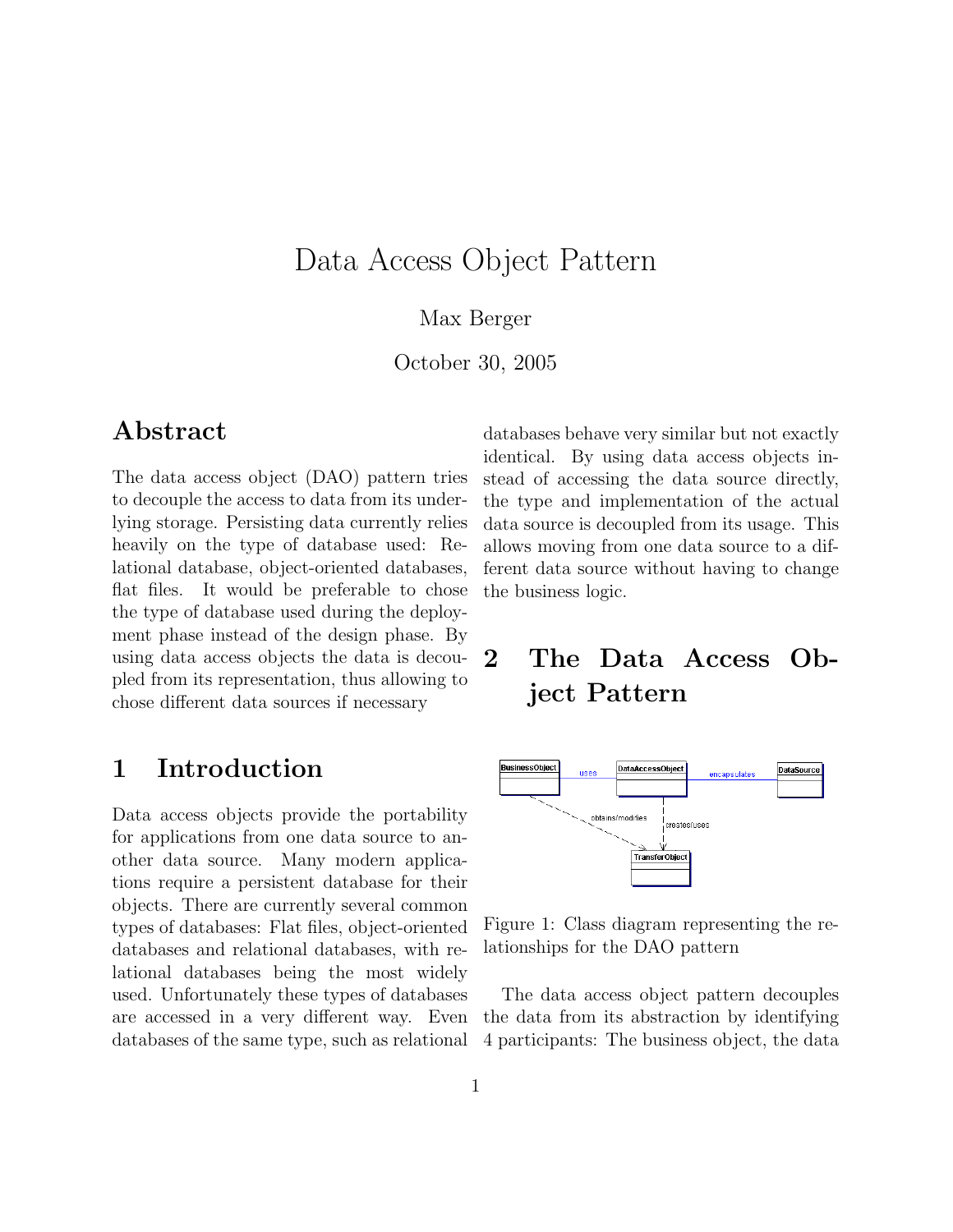

Figure 2: Sequence diagram that shows the interaction between the various participants in this pattern

access object, the data source and a transfer object. Figure 1 shows a class diagram of these participants and their relationships. Figure 2 shows an example interaction between these classes.

The business object represents the class with the business logic. Before the use of DAO this is the class that had all of the responsibilities in it. Now this class is responsible to know what and how to modify the content, and not how to store it.

The data access object hides the actual data source. Instead of talking to the data source directly, the business object has to go through the data access object. Therefore the data access object can be easily be replaced with an object for a different data source.

The data source is the actual data source. In most cases this is some kind of relational database accessed via SQL. It may also be a flat file or an object-oriented database, whatever is available on the deployment platform.

The transfer object is used to transfer the actual data contents from the data access object to the business object and vice versa. It represents the data stored in the database. It is not directly connected to the data source. Any changes to the transfer object must be committed to the data access object before they can become permanent.

#### 2.1 DAO creation strategy

The high flexibility of the DAO pattern comes from the use of the abstract factory and the factory method patterns. Figure 3 shows a possible class diagram for DAO factories.

The DAOFactory class is the base class. It is abstract and provides methods to create DAOs for different objects stored in the database.

The RdbDAOFactory is an implementation of the abstract factory. It has methods to create concrete data access objects, in this case for relational databases.

The RbdDAO1 and RdbDAO2 classes are concrete instances to access a particular piece of information in the database. This example supports what would be two tables in a relational database, so there are two different access objects for the two different pieces of information.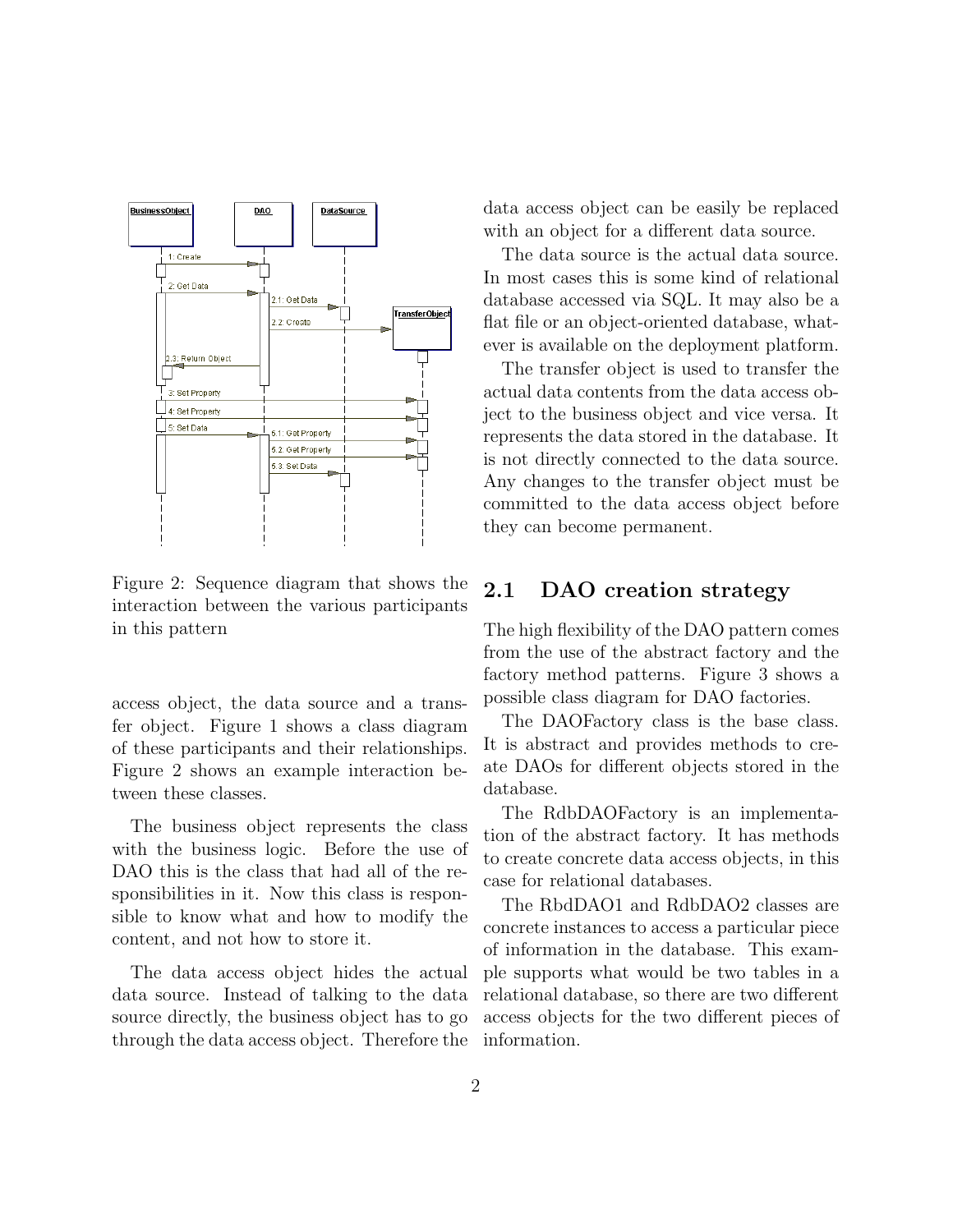

Figure 3: Factory for Data Access Object strategy using Factory Method

The DAO1 and DAO2 interfaces represent this particular piece of information. They provide methods to create, retrieve, update, and delete information (CRUD).

Figure 4 shows a more extensive example with different data sources for relational databases, XML files and object oriented databases. The knowledge about creating a data access object is stored in the concrete factory classes.

Figure 5 shows a possible interaction between these classes for creating a data access object for two different pieces of information stored in a relational database.

# 3 Application of the DAO in the Metadata Information Database Storage (MIDAS)

The Metadata Information Database Storage (MIDAS) hold file metadata information. It is a module in Sorcers Integrated Local Enhanced New Users Storage (SILENUS). Currently MIDAS is implemented by storing its information in a relational database accessed via the Java Database Connectivity (JDBC). All the paths and scripts are written for the McKoi embedded relational database.

The classes in the current MIDAS will have to be redesigned to work with the new data access object pattern.

The actual data source will be the McKoi relational database. Since the McKoi relational database is accessed via JDBC all common JDBC functionality should be removed any put into a JDBC data access object. Only McKoi related functionality should be in the McKoi database class.

There are two separate pieces of information that have to be kept for the MIDAS. The first one is the information about the files. Files are identified with a UUID. The information they contain is a map of attribute names and values. The second information is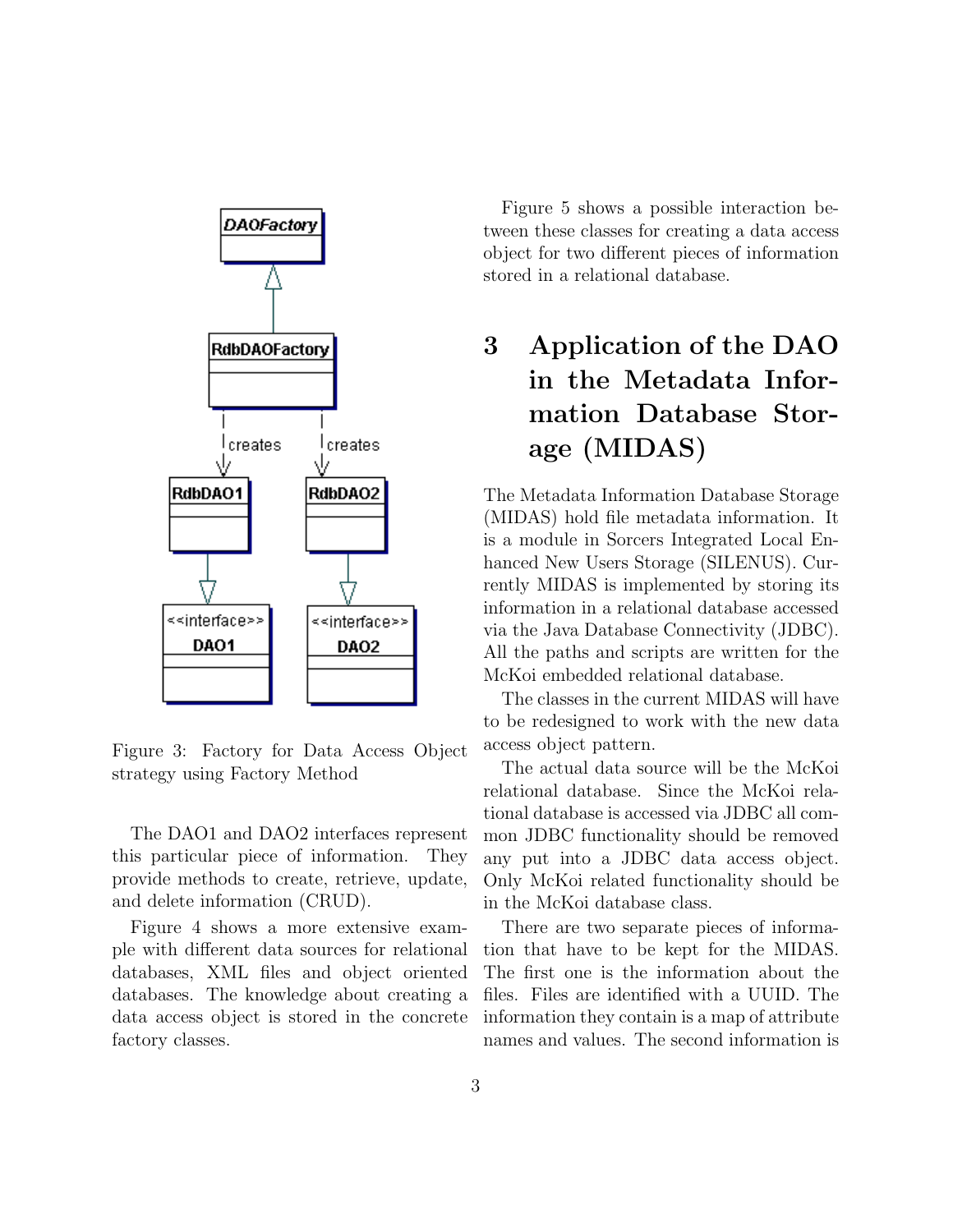

Figure 4: Factory for Data Access Object strategy using Abstract Factory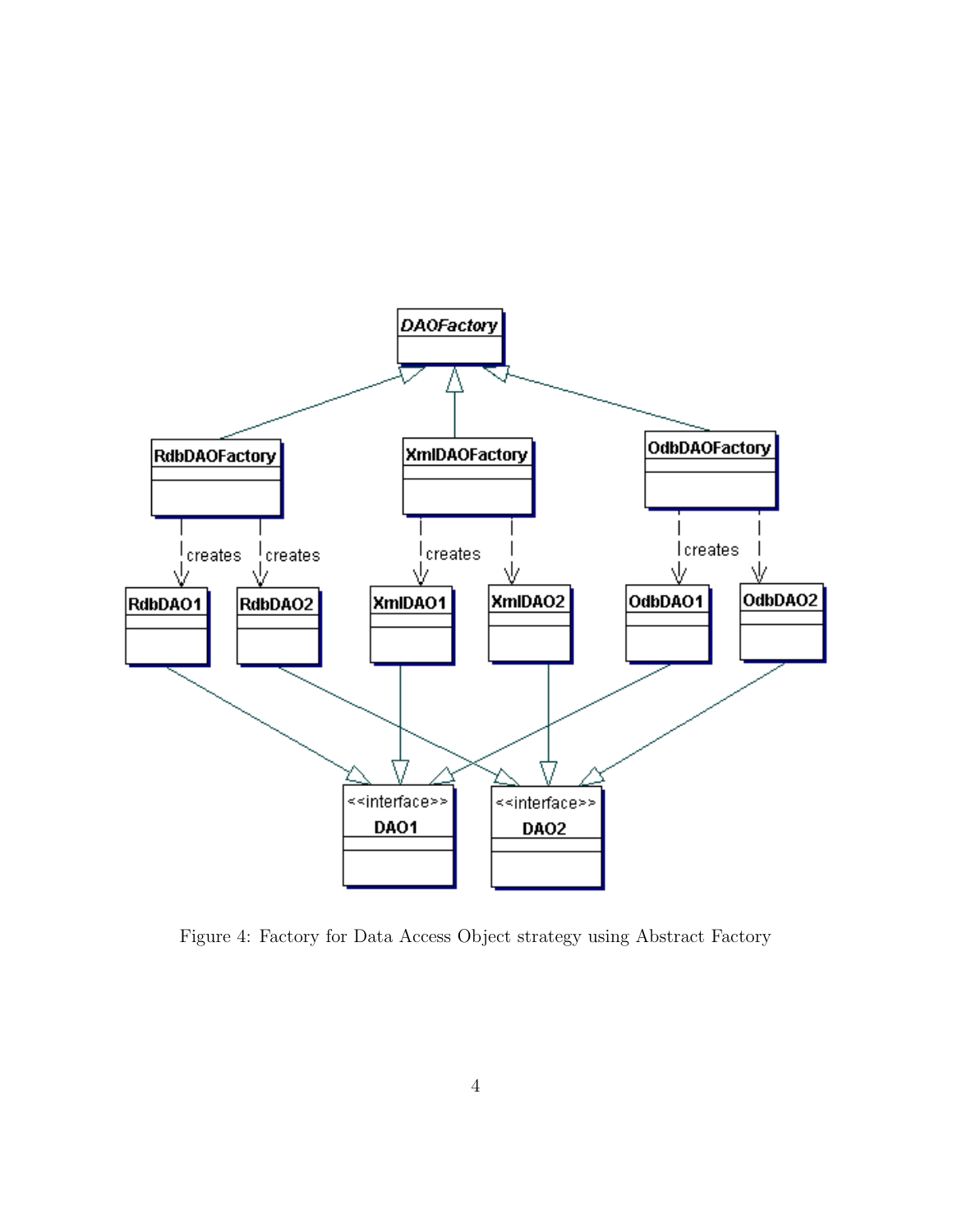

Figure 5: Factory for Data Access Objects using Abstract Factory sequence diagram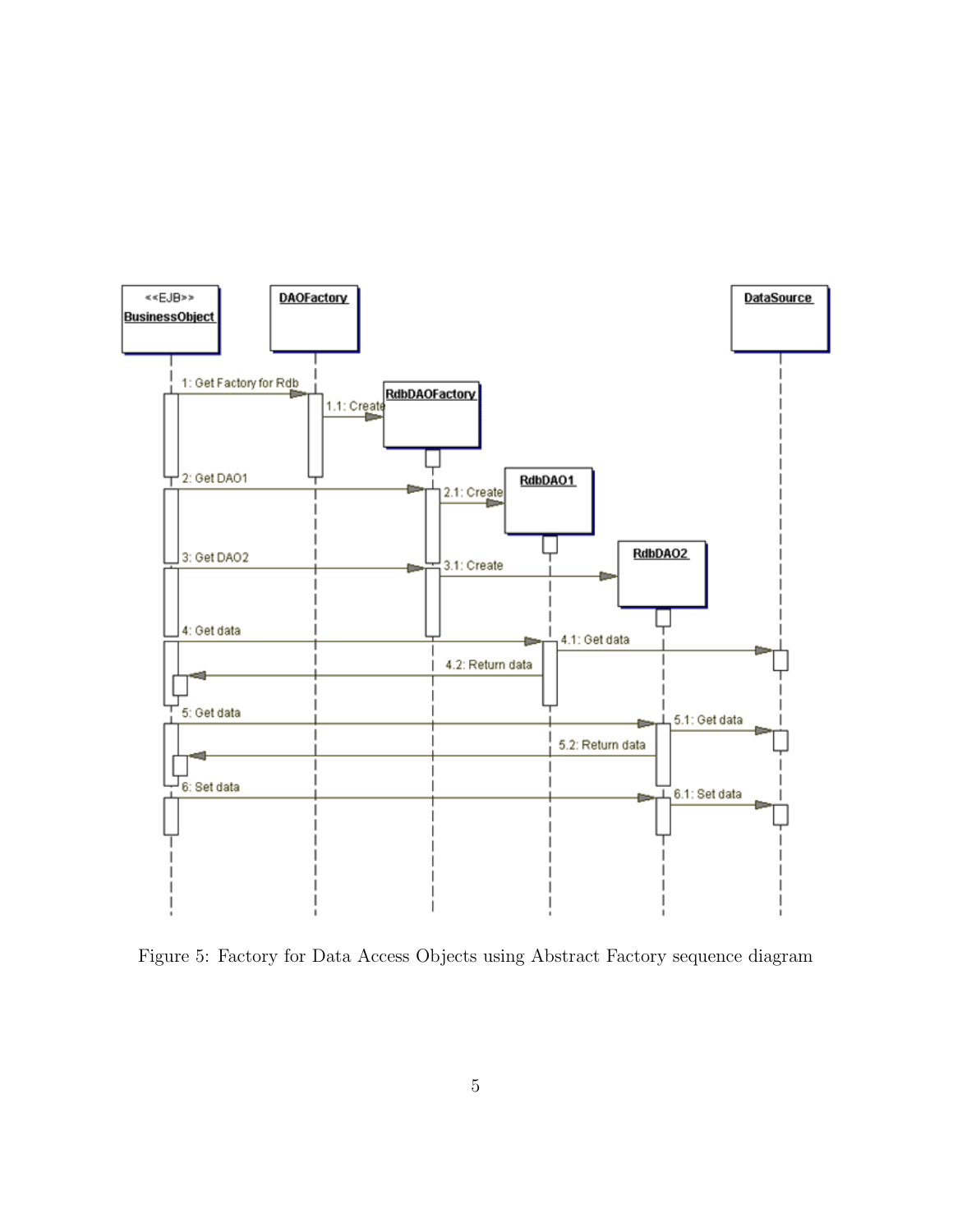attributes for the MIDAS itself. This keeps information such as local and global timestamps which are used for synchronization.

Figure 6 shows a class diagram for the new DAO implementation of the MIDAS. The actual data access has now been split in several parts:

FileAttributesDao is the data access object for the file attributes. It is realized by a generic relational JdbcFileAttributes-Dao and the more specialized McKoiFileAttributesDao. It provides CRUD functionality for file objects.

MidasAttributesDao is the data access object for the MIDAS attributes. It is also realized by a generic JdbcMidasAttributes-Dao and a more specialized McKoiMidasAttributesDao class. It provides CRUD functionality to MIDAS attributes.

A generic DaoFactory contains the methods to create both of these access objects. There are implementations for both generic JDBC and McKoi.

## 4 Extensions to DAO

Several Extensions have been made to the original DAO pattern. There have been several attempts to make the DAO more generic by adding a generic DAO that has support for the 4 basic CRUD functions: Create, Retrieve, Update and Delete. Unfortunately all these solutions sacrifice ease use of for reusability. If the DAOs will have to be used with many different data sources and tables this sacrifice may be worth it. In the given example (MIDAS) there are two data sources.

Both are already very generic. Providing a more generic interface will not help in this case but make the use of the data sources more complicated.

## 5 Conclusions

The DAO pattern can be used to decouple the use of data from its actual storage. It provides support for many types of data sources if used in conjunction with the factory pattern.

The use of the data access object may also encourage the use of additional functionality with proxies, such as caching. This may improve or decrease performance, depending on the use of the data.

The MIDAS example showed that it is very easy to apply the DAO pattern. The two things that had to be done were: Identify the actual data and move the database specific functionality in other classes. These two simple steps give the MIDAS a large boost in flexibility.